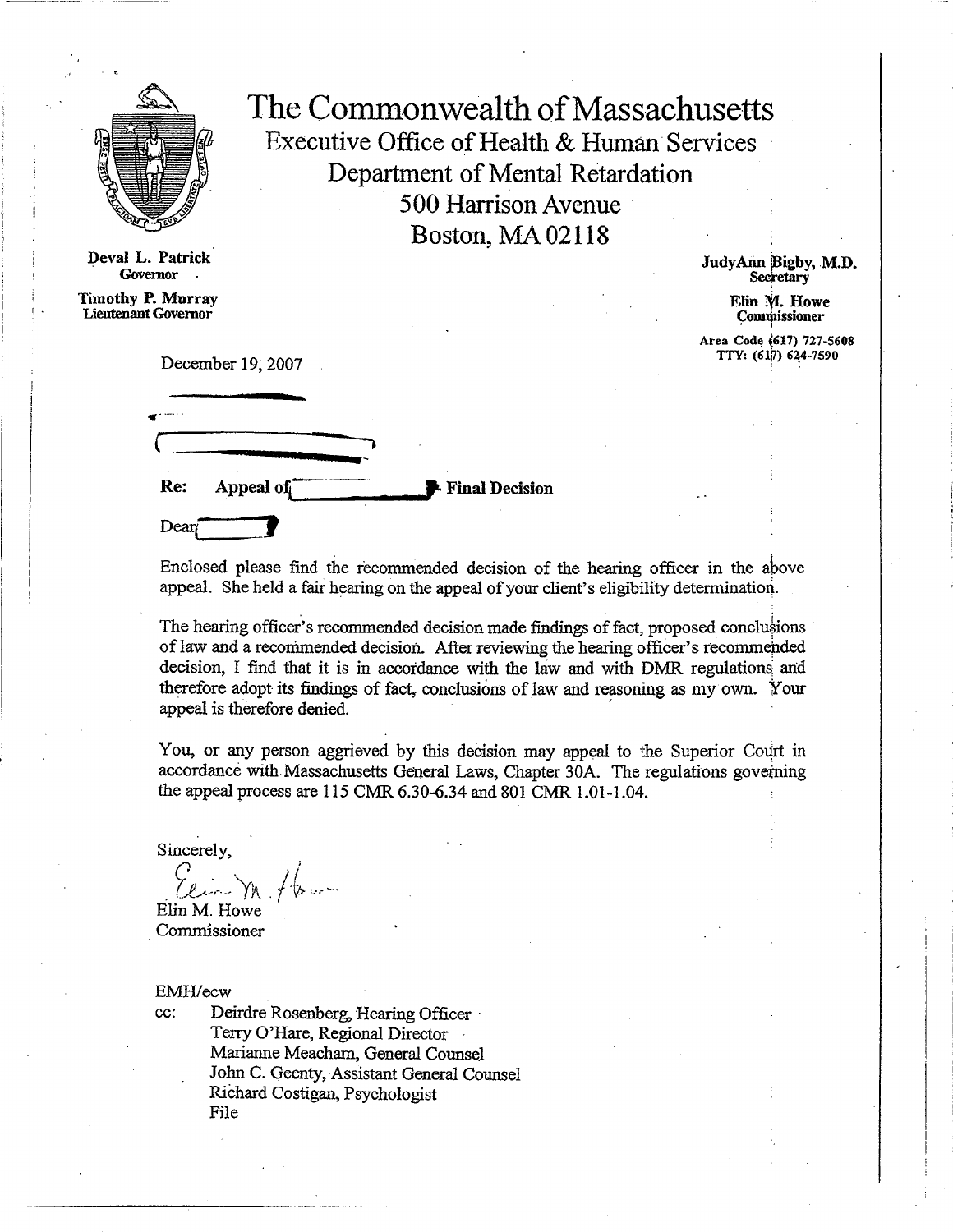### COMMONWEALTH OF MASSACHUSETTS DEPARTMENT OF MENTAL RETARDATION

# **In Re: Appeal of**

This decision is issued pursuant to the regulations of the Department of Mentail Retardation (DMR) (115CMR 6.30 — 6.34) and M.G.L. c. 30A. A fair hearing was held on May 14, 2007 at the Department of Mental Retardation's Worcester Area Office. Those present were:



Appellant Appellant's Cousin Appellant's Cousin

The evidence consists of the following exhibits and approximately one and one quarter hours of oral testimony:

1. Adaptive Behavior Assessment System (ABAS-II), 12/13/05

2. Adaptive Behavior Assessment System (ABAS-II), 4/12/06

3. Eligibility Report of Dr. Richard Costigan, 1/5/06

4. Eligibility Report of Dr. Richard Costigan, 5/30/06

5. Further Eligibility Report of Dr. Richard Costigan, 5/14/07

6. Photograph's of Appellant's Apartment

7. Worcester Fire Department Report

Cognitive Evaluation of Sister Mary Clarinda, 4/13/67

### ISSUE

Whether the Appellant meets the eligibility for DMR services by reason of mental retardation as defined in 115 CMR 6.03(1).

#### BACKGROUND

The Appellant, is a 54 year old woman who lives in Worcester, Massachusetts, in an apartment she shares with another disabled woman.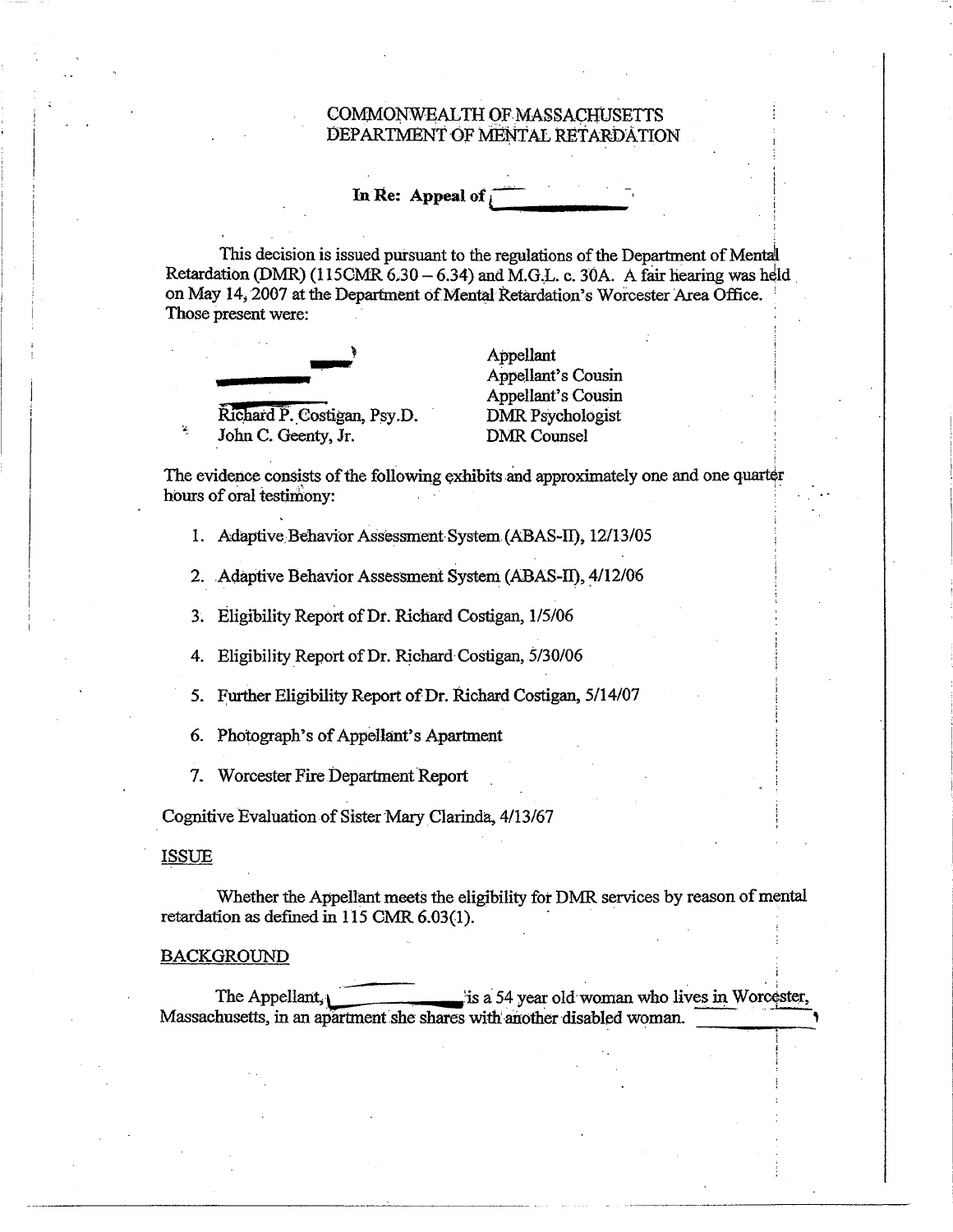grew up in Randolph, Massachusetts, in the home of her maternal grandparents. Her mother, who also had cognitive disabilities, was part of`this household. At some point she was put into foster care, but returned to her. grandparents' home when she was approximately ten **or** eleven years old. She was enrolled at St. Colletta's School in Braintree, Massachusetts, in September, 1965 when she was thirteen years old, and was terminated in September, 1968 as a result of "bizarre behavior and frequent episodes of stealing." She then entered a residential program at the Rutland Rehabilitation Center, in Rutland, Massachusetts, where she worked in the kitchen. Following this she obtained a job at a nursing home working as a candy striper. After two or three years at the nursing home she moved to Worcester to the home of a fellow student from the Rutland Rehabilitation Center. It is unclear how long she remained with this family. She apparently had a long term job as a machine operator which ended when she was injuied at work.. She has not been regularly employed since that time.

### SUMMARY OF THE EVIDENCE

There is only one cognitive evaluation of  $\Box$  in the record. This assessment was done by Sister Mary Clarinda,  $O.E.F.$ , in  $1967$ , when the Appellant was a student at St. Colletta's School (Exhibit #9). At that time she was tested using the Stanford-Binet Intelligence Scale. Sister Clarinda reported ffull scale as 57. According to Sister Clarinda's report, egisting behaviors were very positive ('initiates activity;" "quick to respond," "persistent," "eager to continue," "needs minimum of commendation" were all checked off in the Stanford-Binet record booklet), so the results can be assumed to be an accurate picture of her intelligence at that time  $($ bearing in mind that  $\qquad \qquad$  line when Chapter 766 Special Education services did not exist). Therefore, I find that  $\blacksquare$ DMR standard for establishing mental retardation in effect at the time she applied for services, that is, "an IQ of approximately 70 to 75 or below."<sup>1</sup>

However, an applicant for DMR services must also establish that she is in need of specialized supports in three or more of the following seven adaptive skill areas: communication, self-care, home living, community use, health and safety, functional academics, and work. The record contains two evaluations of  $\mathbf{I}$ skills as measured by the Adaptive Behavior Assessment.System, Second Edition. (ABAS-II). The first ABAS was administered by a Ms. Kulza on December 13, 2005 (Exhibit #1). The Appellant provided the information on which her scores were based. Her General Adaptive Composite of 84 placedi\_\_\_ verall adaptive functioning in the below average range (Exhibit #5, Eligibility Hearing Report). However, she did not receive any subtest scores of three or below. According to the Department's regulations, an applicant for DMR Adult Services must have subtest scores of three or below in three of the above listed adaptive functioning areas.

2

<sup>&</sup>lt;sup>I</sup> Effective June 2, 2006, DMR changed its definition of mental retardation to "significant sub-average intellectual fimction" as defified by "intelligence indicated by a score of 70 or below..." *See* 115 CMR  $2.001$  his appeal before the new definition was adopted. Even if she had not, her  $1Q$ score of 57 meets the new, lower standard.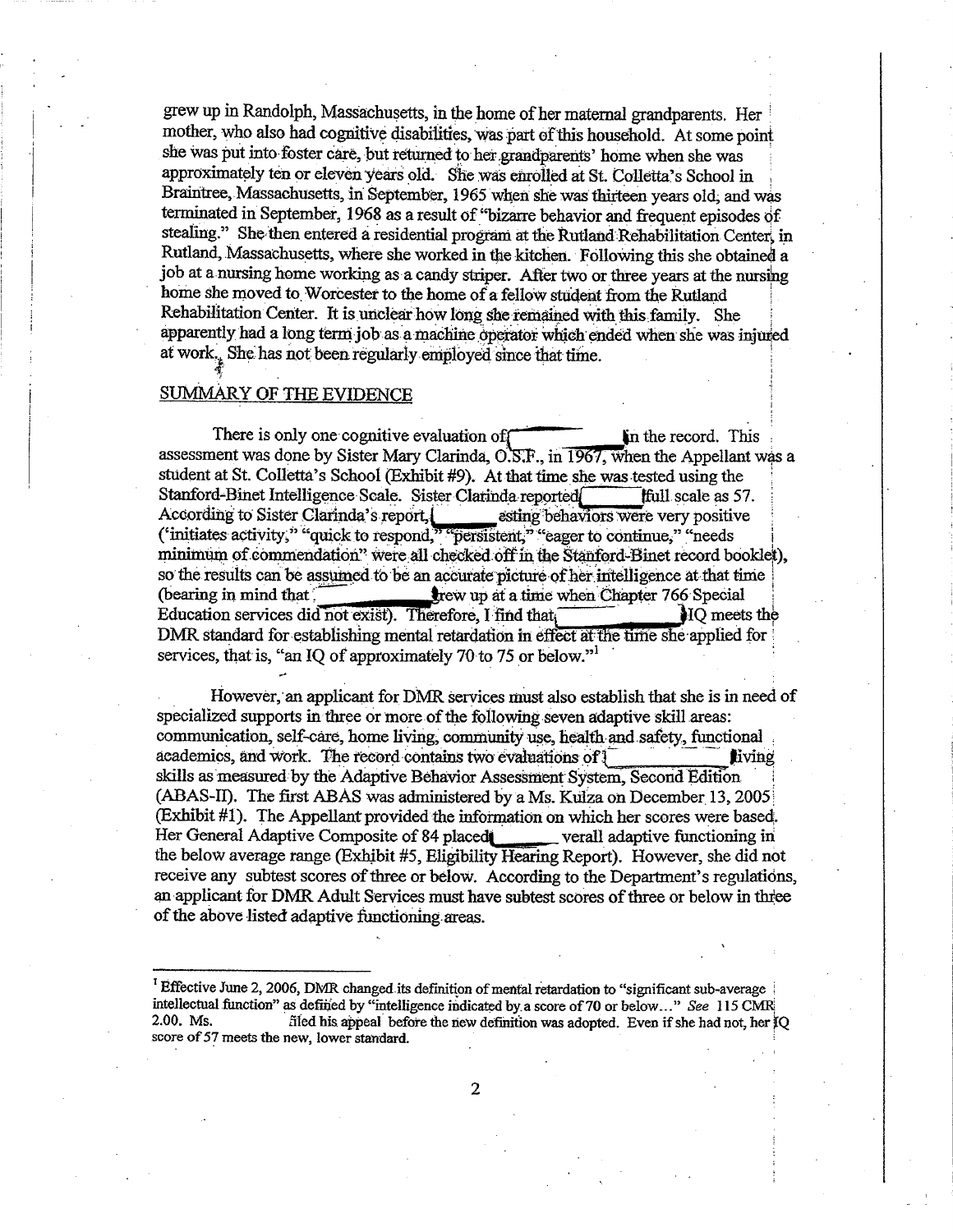The ABAS II was readministered on April 12, 2007 by Dr. Richard Costigan, who is DMR's Eligibility Psychologist for the Worcester Region (Exhibit #2). At

'amily's request, an observer was present at this session. According to Dr. Costigan, there was no input from this person. Again, was the source of the information used to ascertain her adaptive skill levels. She received the following subtest scores:

| Communication               |                  |
|-----------------------------|------------------|
| Community Use               | 8                |
| <b>Functional Academics</b> | 2                |
| Home Living                 |                  |
| Self Care                   | 5                |
| Work                        | Not administered |

As can be seen, the Appellant scored above three on all subtest scores.<br>
punt and her daughter attended the Fair Hearing and testified<br>
that,<br>
st responses were not accurate: that is they believe that she overstated that  $\overline{\text{I}}$  ist responses were not accurate: that is, they believe that she overstated her abilities. Having met with **111** Mistened to her relatives' testimony, and examined the photographic evidence they provided, I agree that the two ABAS tests do overstate het adaptive skill levels in some respects. Therefore, using the information that  $\int$ 

telatives provided, and my own observations of the Appellant,  $\overline{I}$ recalculated the second ABAS, This resulted in a further lowering of her scores, especially in the categories of self care and home living. However, even this recalculation did not lower her scores enough to meet the Department's standards regarding adaptive living skills.

## FINDINGS AND CONCLUSIONS

After a careful review of all of the evidence, and despite obvious need for services, I find that she has failed to show by a preponderance of the evidence that she meets the DMR eligibility criteria. My specific reasons are as follows:

In order to be eligible for DMR supports, an individual who is 18 years of age or older must meet the three criteria set forth at 115 CMR. 6.03:

a) she must be domiciled in the Commonwealth,

b) she must be a person with Mental Retardation as defined in 115 CMR 2.01, and

c) she must be in need of specialized supports in three or more of the following seven adaptive skill areas: communication, self-care, home living, community use, health and safety, functional academics, and work.